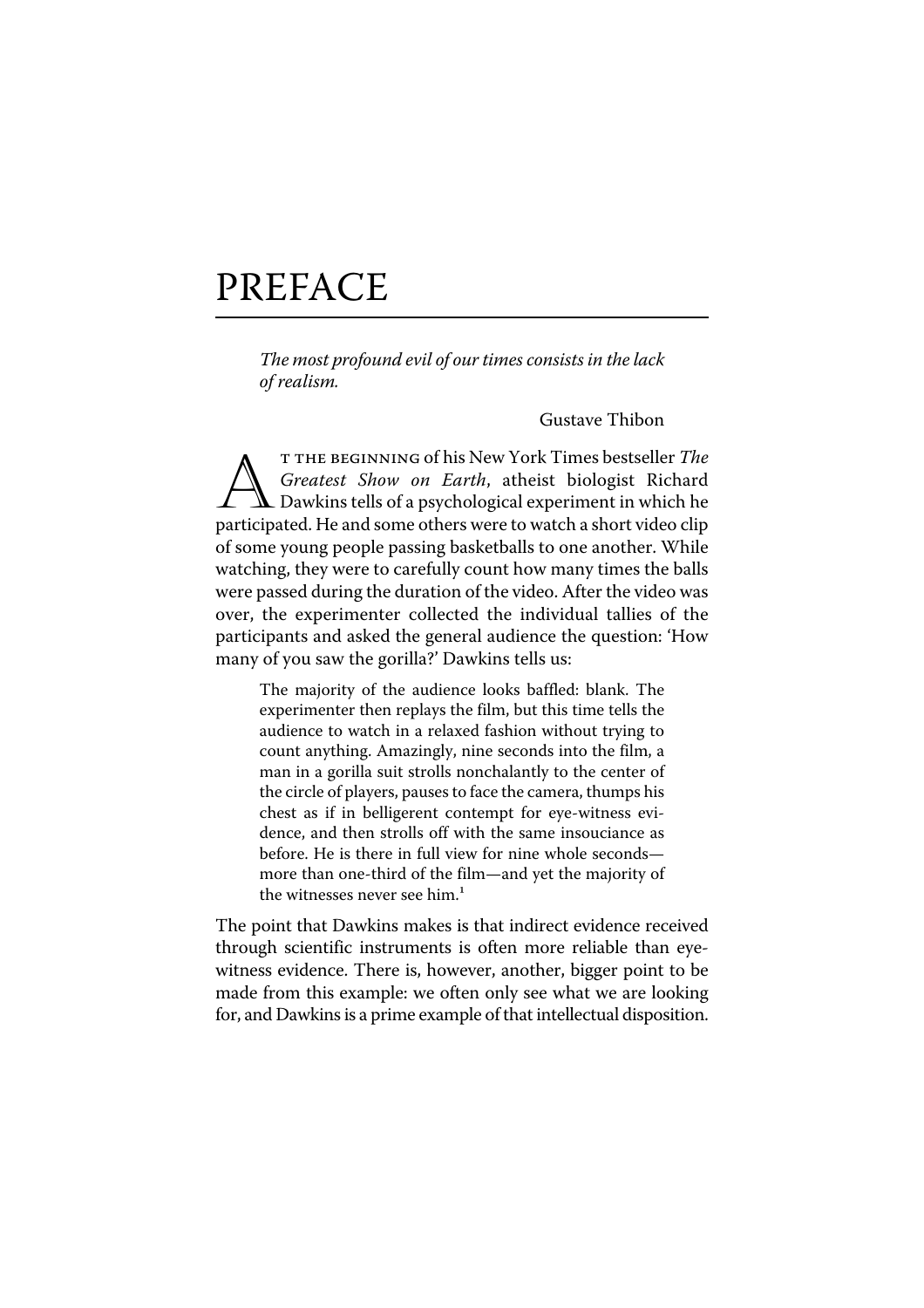On the other side of the scientific fence is Stephen Meyer's bestseller Darwin's Doubt. Interestingly, in chapter 19, he makes a very similar observation to that of Dawkins. He mentions his puzzlement at the mountain of evidence pointing to intelligent design in nature on the one hand, and the refusal of many brilliant scientists to accept that evidence on the other. In the midst of pondering on this question, he read a Chesterton short story entitled 'The Invisible Man.'

In Chesterton's tale, a murder has been committed in an apartment complex that is carefully guarded by four honest men. There is only one entrance to the room where the murder was committed and all four men swear that no one went up the stairs. Fr Brown, however, is not convinced. He sees a 'stringy pattern of grey footprints' on the snow covering the outside entrance. The four guards believe they were made by an invisible man, but Fr Brown realises they were made by the postman. The guards, who were on the watch for a suspicious looking man with an evil motive, did not think of reporting the harmless looking man with the ordinary motive. And so, they saw the postman without seeing him, that is, they did not consider him as a possible suspect. Consequently, they completely factored out his coming and going in the commission of the murder.

Meyer reflects, 'The theme is a favorite of detective-story authors: the obvious possibility missed by the experts, because their assumptions prevent them from considering what might otherwise seem to be an obvious possibility.'²

I must concur with this unexpected agreement between Dawkins and Meyer. The human mind is quite capable of falling short in its knowledge of reality by missing evidence, by not reasoning with sufficient care and effort, or by relying on false presuppositions. On the other hand, when it is correctly oriented in its relationship to reality, the mind's ability to learn about the world is simply astounding.

This book attempts to prove that there is only one 'reality mentality' that is sane, safe, and successful for the human mind.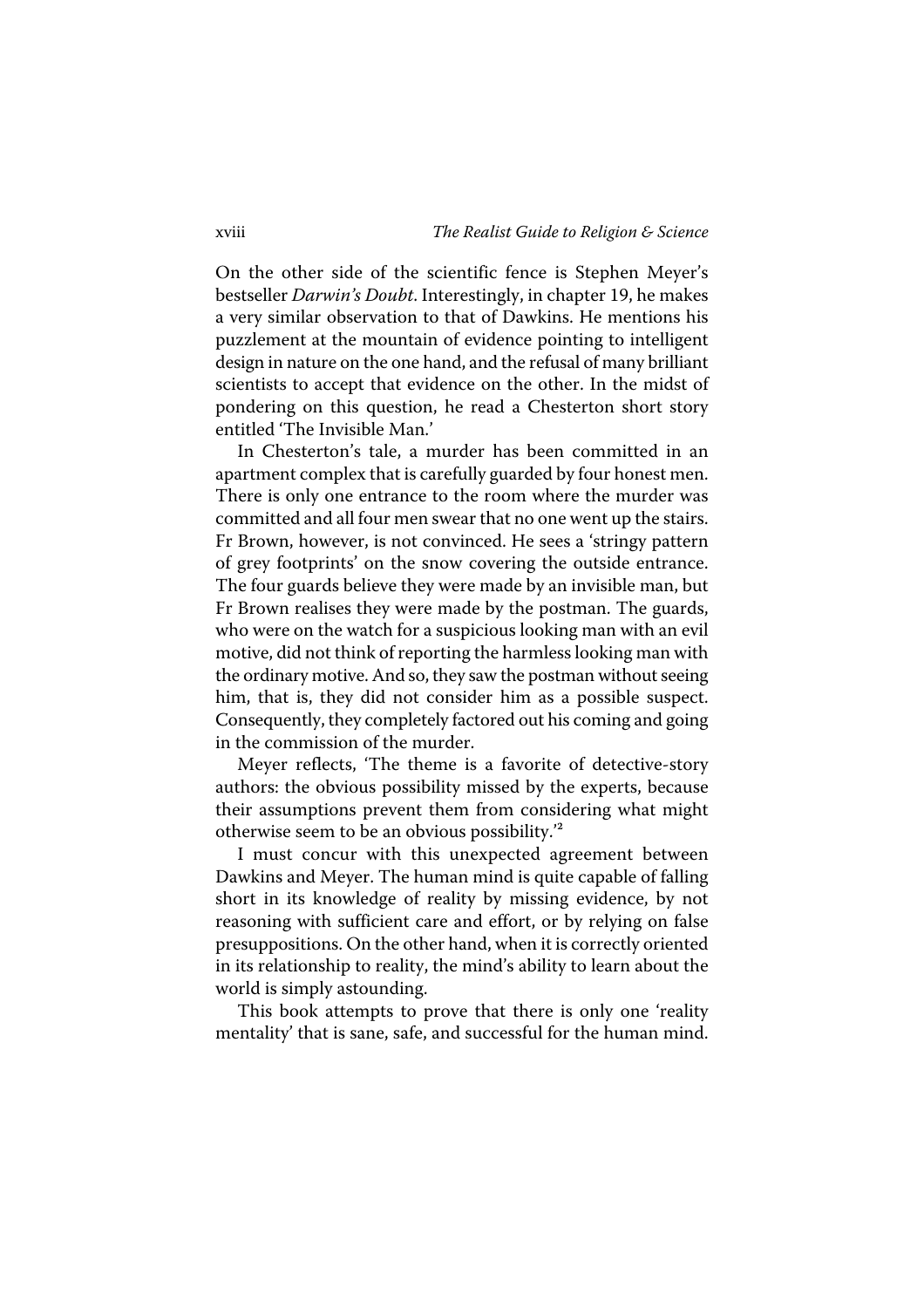### Preface xix

It is called *realism* and it indicates the precise way in which humans know and so also the precise way in which they relate to reality. The reason that a case needs to be made for realism is that humans, by an abuse of their free will, can choose other reality mentalities than the one which is theirs. Doing so, they restrict and even break off their inherent ability to know the world around them. Reality becomes washed out, the mind's eye becomes feeble, gorillas and postmen pass by without being noticed.

When reason goes wrong, when an unhuman worldview is chosen to replace the human one, usually religion or science is at fault. Much ink has been spilled about the incompatibility of religion and science. Whenever they are incompatible, however, it is not because they are incompatible with one another, it is because one or the other of them is incompatible with reality.

This book will reconcile religion and science, but it will not do so through religion or science. It will do so by reconciling the human mind to reality. It will do so through the guidance of realism. If, as a realist viewpoint indicates, there is but one single source of the entire universe, then reality is a unified whole. Moreover, if that single source, in creating humans, gave them the capacity to grasp reality as such, then there is no reason why a person's perception of reality should not also be a unified whole. I aim to show that you can, and indeed should, have a single unifying vision of reality, where there is room for God *and* for God's creation, without the two of them coming into conflict, but rather with them co-existing in separate but not ontologically exclusive realms.

Perhaps more importantly, religion and science become *more* rational and hence more credible to the degree that they are harmonised. Since they are both needed to fill out a coherent, sane picture of reality, they mutually assist one another when they occupy their proper places in that picture. When science rests in the realm of empirical fact and religion in the fabric of reality underpinning empirical fact, they hold one another in place, as it were. On the other hand, when science is stretched into a religion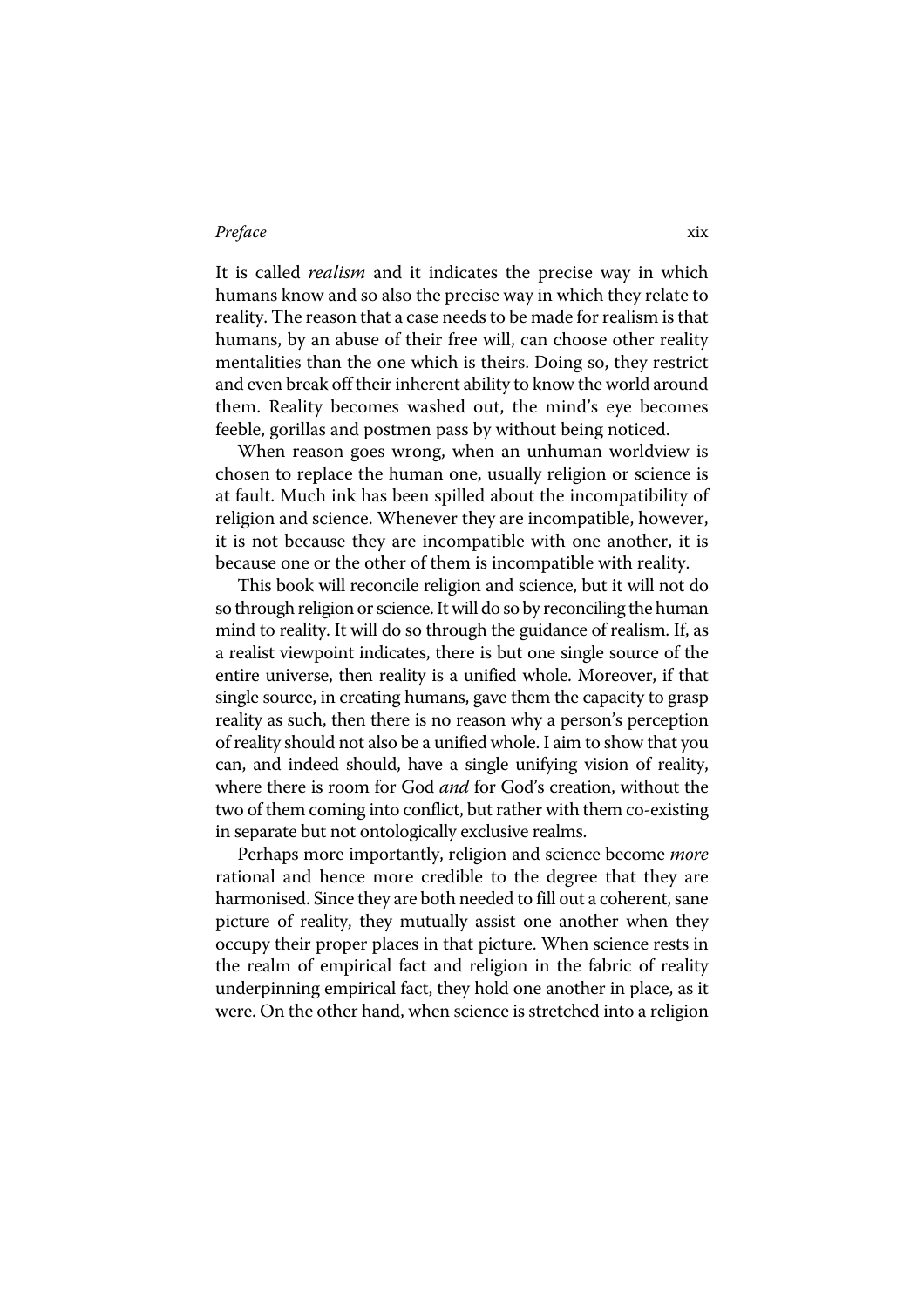or religion is used to patch over science, reality's fabric becomes torn, leaving a void of contradiction and incoherence.

Thus, this book aims to detail a reality mentality wherein both reality and human reason are given their full rights and, as a result, religion and science co-exist in maximal harmony. Because my purpose is to achieve their union in the mind, based on my conviction that they cannot be opposed in reality, then I must make use of an arbitrator that stands outside of both of them. That arbitrator, as I have mentioned, is realist philosophy.

'Philosophical realism' in today's intellectual climate invariably conjures up images of mailed knights, pensive monks, dusty manuscripts, and Gothic cathedrals. It speaks of a world in which modern science cannot possibly seem to fit. The West has assumed for nigh on 500 years that the common sense philosophy of the Middle Ages was exceedingly naive, and so it is of no use for our advanced age. Wasn't all that philosophy completely overthrown by the subtle attacks of Hume and Kant?

On the contrary, not only has realism not been overthrown, it remains to this day the only philosophical mentality that can provide an account of human reasoning that does not fall into rank contradiction. It holds the modest position that the things we perceive are really, objectively there, that reality is real, and that our faculties of sense and intellect enable us to know it. While this would seem to be an obvious stance to take, unfortunately it has not seemed obvious to many cultures and thinkers in human history. On the contrary, as we will see, realism has been a minority position in human thought and currently has residence in the philosophical dog house, on a long term, self-renewing contract. It is high time that realism be restored to a world in desperate need of objectivity.

I do not hesitate to state that my inspiration came from the writings of the late, great Fr Stanley Jaki, physicist and theologian, herculean researcher, and prolific writer. From the early 1960s until his death in 2009, he applied his rapacious and capacious mind to exhaustive research into the history of science. The sheer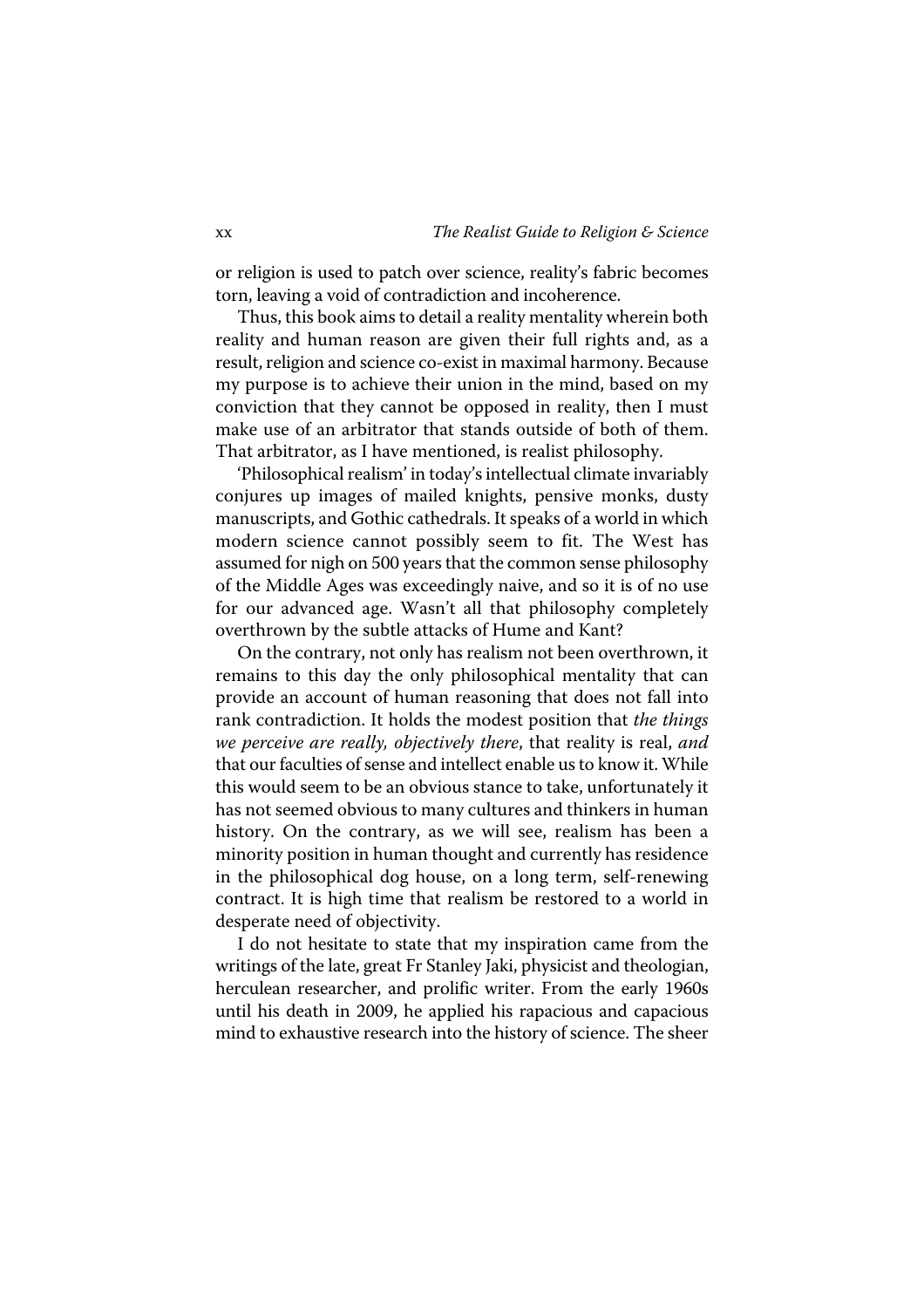### Preface xxi

volume of first hand sources from the past as well as contemporary works that he read, assimilated, and synthesised seems to justify his magisterial tone, forceful invective, and adamant insistence, all wrapped in a sophisticated and obscure prose. Jaki packs a punch.

One of Jaki's main contentions is that realism is needed to do religion rightly and to do science rightly.<sup>3</sup> To do religion rightly means to provide it with a rational foundation, by means of realist philosophical proofs for the existence of God and His attributes. To do religion wrongly is to base it upon an irrational emotion or a sacred text read irrationally. To do science rightly is to require that its theories match empirical evidence and conform to the world as we know it, that is, that it be realist. To do science wrongly is to cook up theories which do not serve hard fast evidence, but rather serve some preconceived notion of the way that the universe ought to be. What is the mentality behind right religion and right science? Realism. What is the mentality behind wrong religion and wrong science? Either idealism or empiricism.

Such is Jaki's contention, and he threw the entire weight of his training into proving his point. As physicist and historian, he turned to the history of mankind, looking carefully to see how science developed or failed to develop in the various world cultures. What he found was that the 'mentalities' of which I just spoke were the single most important factor for determining whether or not cultures and individuals were able to make scientific progress or, for that matter, do science at all. Realism made for success; idealism and empiricism made for failure.

I myself will be taking up the same thesis, but I will broaden it and approach it from a different angle. I hope to provide a more solid philosophical foundation for the thesis, as well as make it clearer. In doing so, I am also seeking to solve two difficulties that readers might have with Jaki's approach and writing style.

The first difficulty is the density of Jaki's writings. Going through his books can be like reading by the light of fireworks, to adapt a comment made by A. R. Orage about G. K. Chesterton's works. Brilliant phrases, clever diction, and studied com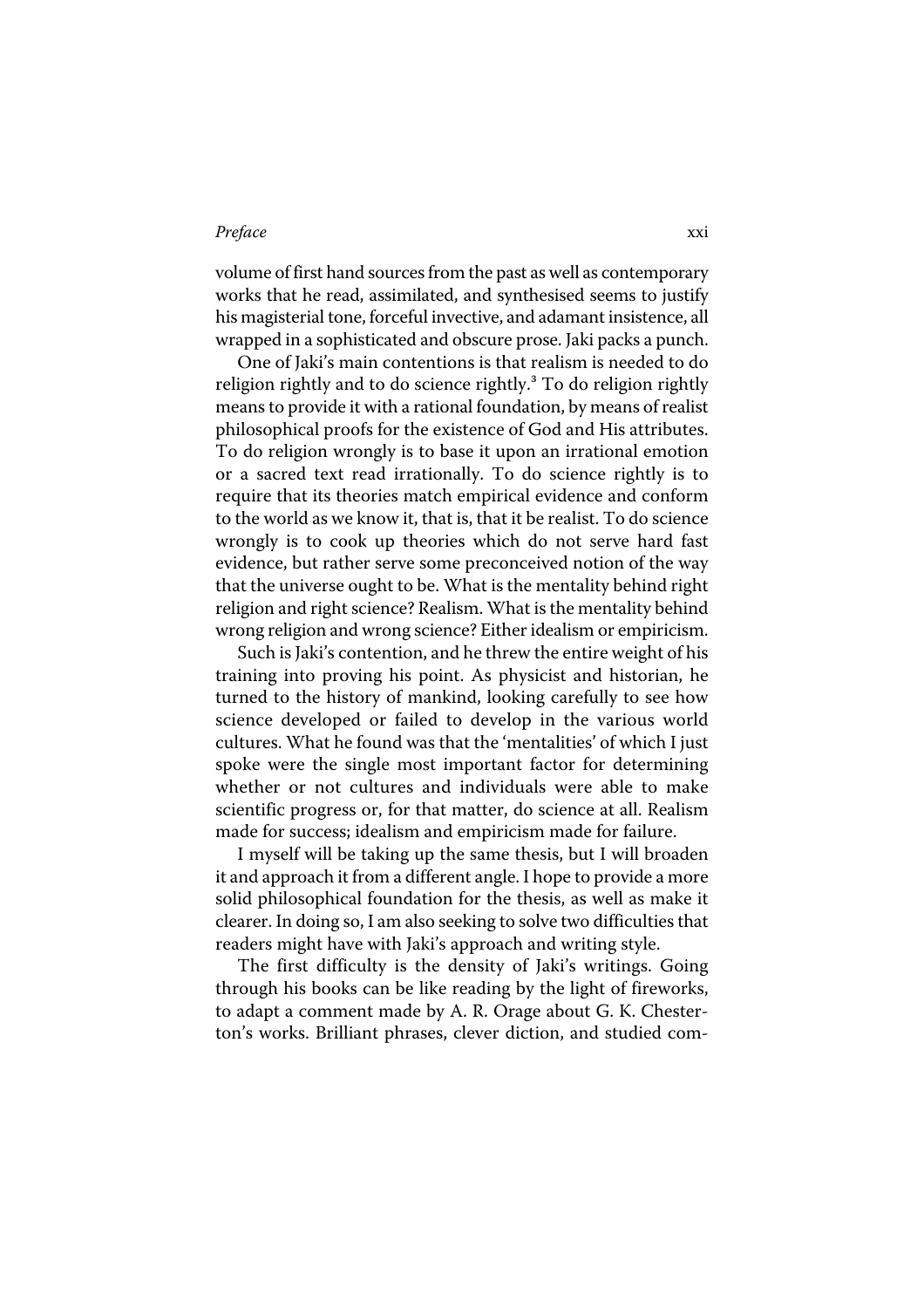plexity are the standard fare in Jaki's prose. In the words of one of his reviewers, 'Every sentence is so loaded with meaning that it is hardly possible to absorb it at the first or even the second read. Jaki tends to assume in his readers a breadth of knowledge similar to his own.<sup>'4</sup> Thus, while Jaki's work is stunning and impressive, it is also fairly inaccessible.

The second difficulty is that Jaki writes more as an historian than a philosopher. For this reason, he focuses much more on events and individuals than on ideas. Here too, his books resemble a fireworks show. An historical episode or detail flashes by with an apt quotation and a most incisive comment by Jaki. Then he quickly passes on. Your interest is piqued by your glimpse of the intellectual framework underlying Jaki's argument, but you are not allowed to enjoy it, for it was only a flash, and soon you are viewing the next Roman candle from Jaki's immense arsenal. Jaki's brilliant mind was often content to make a point, while seeing little need to develop it.

Fr Paul Haffner, who wrote an excellent overview of Jaki's writings, notes that Jaki did not give any systematic exposition of the philosophy underpinning his arguments: 'For the purpose he had set himself, Jaki did not have to go into minuter details of [realism]. His purpose was to uncover the major features of the intellectual landscape which is the philosophical interpretation of the history of science.<sup>'5</sup> Jaki himself admits that 'A speculative study of natural theology is not my specialty.<sup>16</sup> He did not write as a scholastic philosopher, but as a scientific historian. For this reason, we easily miss the full weight of Jaki's arguments.

What I propose to do in this book, then, is to remedy both of these difficulties. On the one hand, I have aimed for clarity above all else. This book is meant to be a well-guided tour of realism's take on religion and science disputes. On the other, I have focused on ideas, more than on persons or events, as I want to display as fully as possible the rich and extensive backdrop that lies behind Jaki's fireworks show. I write as a philosopher more than a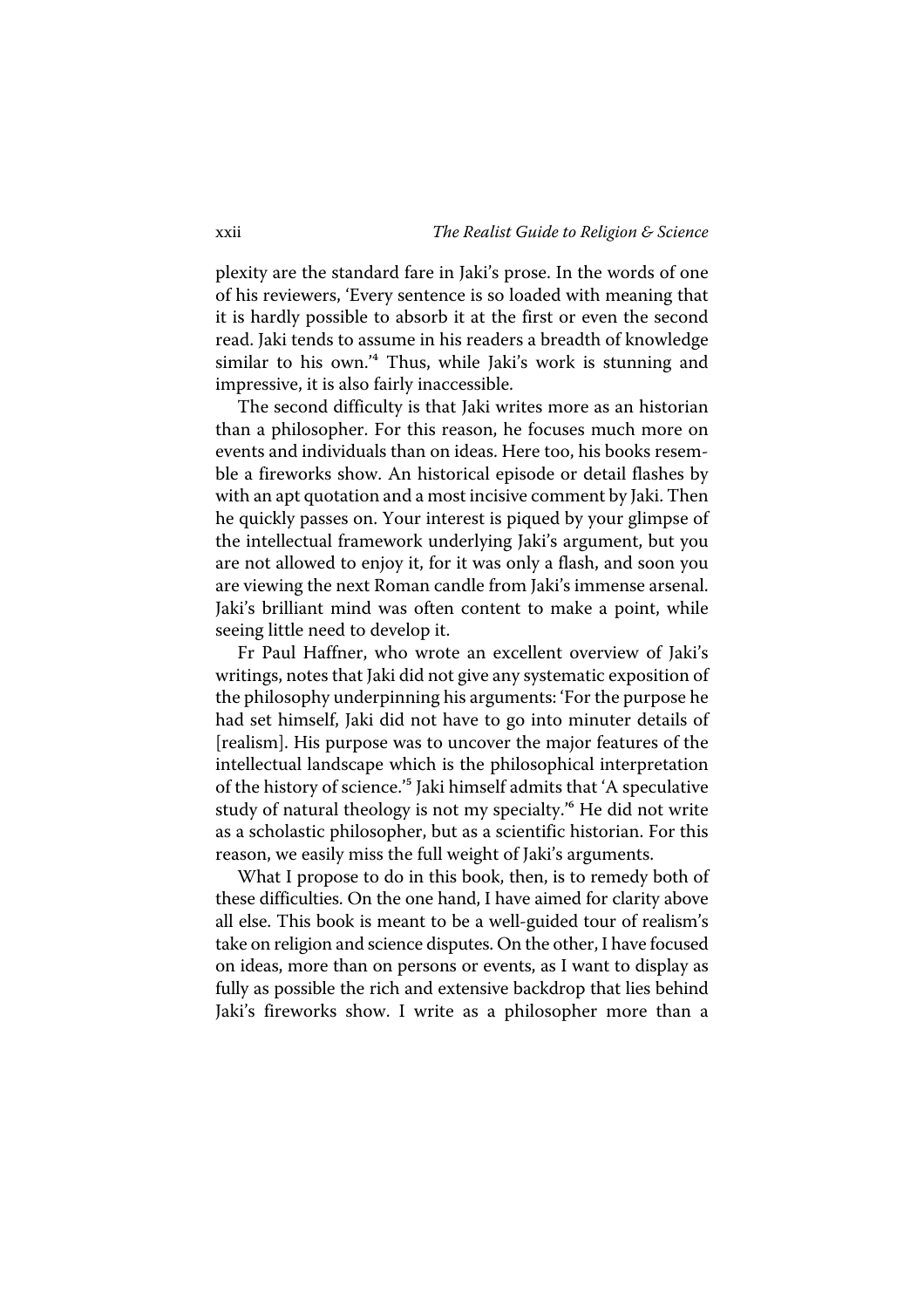## Preface xxiii

historian, drawing from my own particular training and decade of experience in teaching various branches of Thomistic philosophy.

To accomplish its task, this book sets forth a general principle about human knowing, and then illustrates that principle by looking at the history of religion and science, as follows:

- **General principle**—realism is the human way of relating to reality and so is the default basis for all the knowledge of it that humans acquire
- **Religion as example of principle**—religion is reasonable when realist and becomes irrational to the degree it is not
- ü **Science as example of principle**—science is reasonable when realist and becomes irrational to the degree it is not

These three bullet points correspond to the three sections of the book. First, we have to know reality using realist eyes; second, we have to see how religion is reasonable when realist and unreasonable when not; third, we must do the same for science.

The first section, then, explains what philosophical realism is, then provides a picture of what the whole of reality looks like when you are a realist, and finally situates religion and science in that realist picture. These ideas are presented in three separate chapters:

- what realism is, in opposition to idealism and empiricism chapter 1
- what realism has to say about the whole of reality, all that exists—chapter 2
- where religion, philosophy, and science fit in realism's view of reality—chapter 3.

The second section considers pre-modern cultures where religion set the tone of human thought. Among such cultures, there were instances of religion assisting science. Much more often, however, religion impeded it. The reason why religions were an aid or hindrance to intellectual progress, I claim, was their possession or lack of realism. Part two considers the following cultures and religions: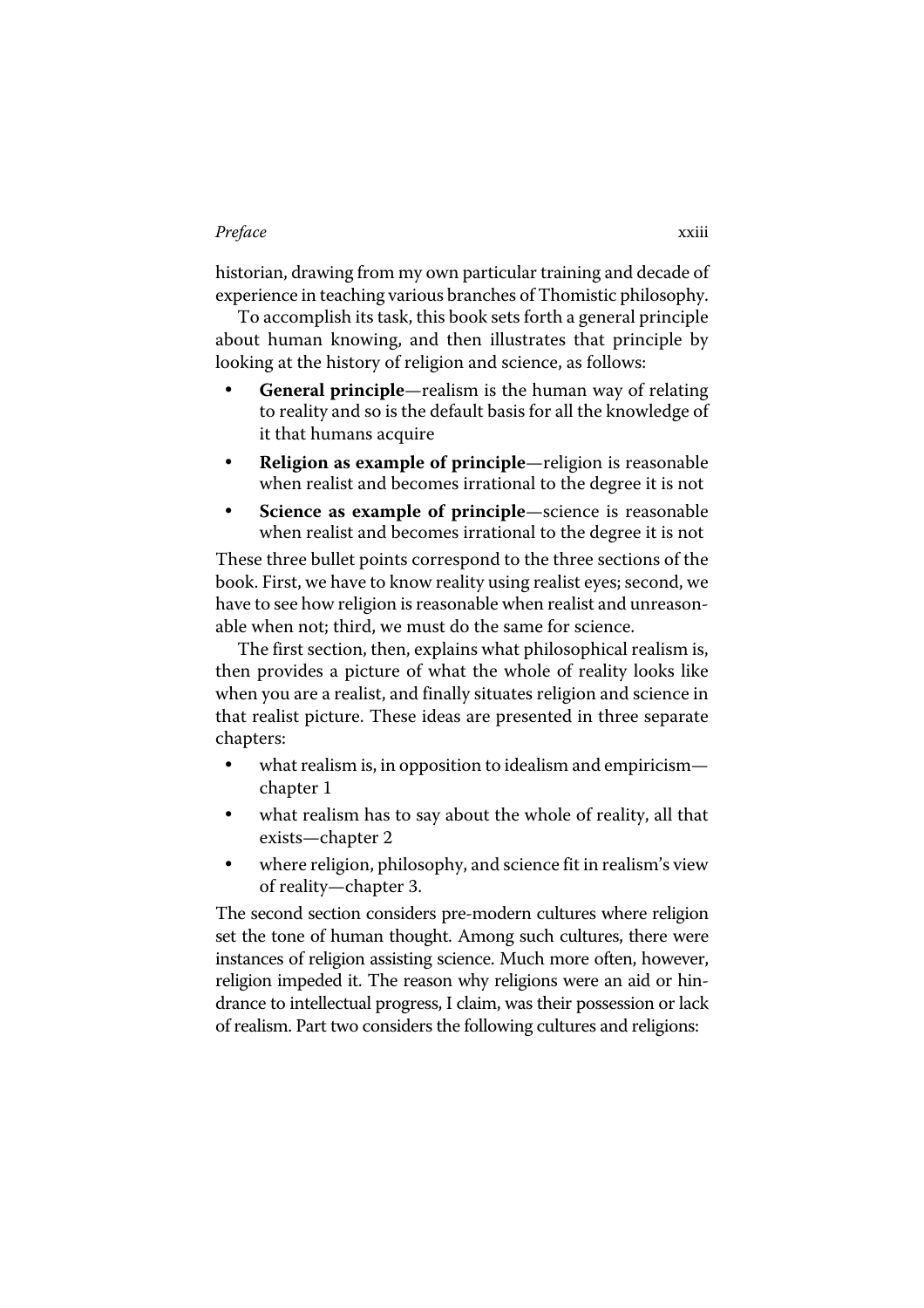- pre-Christian cultures: the Indians, Chinese, and Greeks chapter 4
- Catholicism—chapter 5
- Islam-chapter 6
- Protestantism—chapter 7.

The third and final section looks at the scientific perception of reality that developed after the Scientific Revolution. Scientists have made incredible discoveries in the past four centuries by effective use of the scientific method. Many of them, however, have fallen into irrationality by reducing the whole of reality to the scope of their discoveries. This would not have happened if they had remained realist, as I attempt to show in the four chapters of third part:

- The departure from realism in the age of science—chapter 8
- scientific findings about the universe—chapter 9
- scientific findings about life—chapter 10
- scientific findings about evolution—chapter 11.

In covering these topics, I have not wanted to over-simplify the issues at stake, and so I do not hesitate to delve into some intricacies of philosophy and science, in order to expose clearly whether a given reality mentality is either driving minds to a deeper understanding of reality or driving them to irrationality.

At the same time, I do not assume any previous knowledge on the part of the reader. Throughout, I seek to break down difficult concepts and illustrate them with concrete examples, as well as indicate sources that might be useful for further study. There are tables, flowcharts, and even a reality mentality meter that are gauged both to maintain the reader's interest and guide him in the understanding of the material. In this way, the book attempts to combine a popular style with academic content, so as to make the work accessible to as many as possible. Chances are that if you are comfortable with the content and style of this preface, you will find the rest of the work easily digestible.